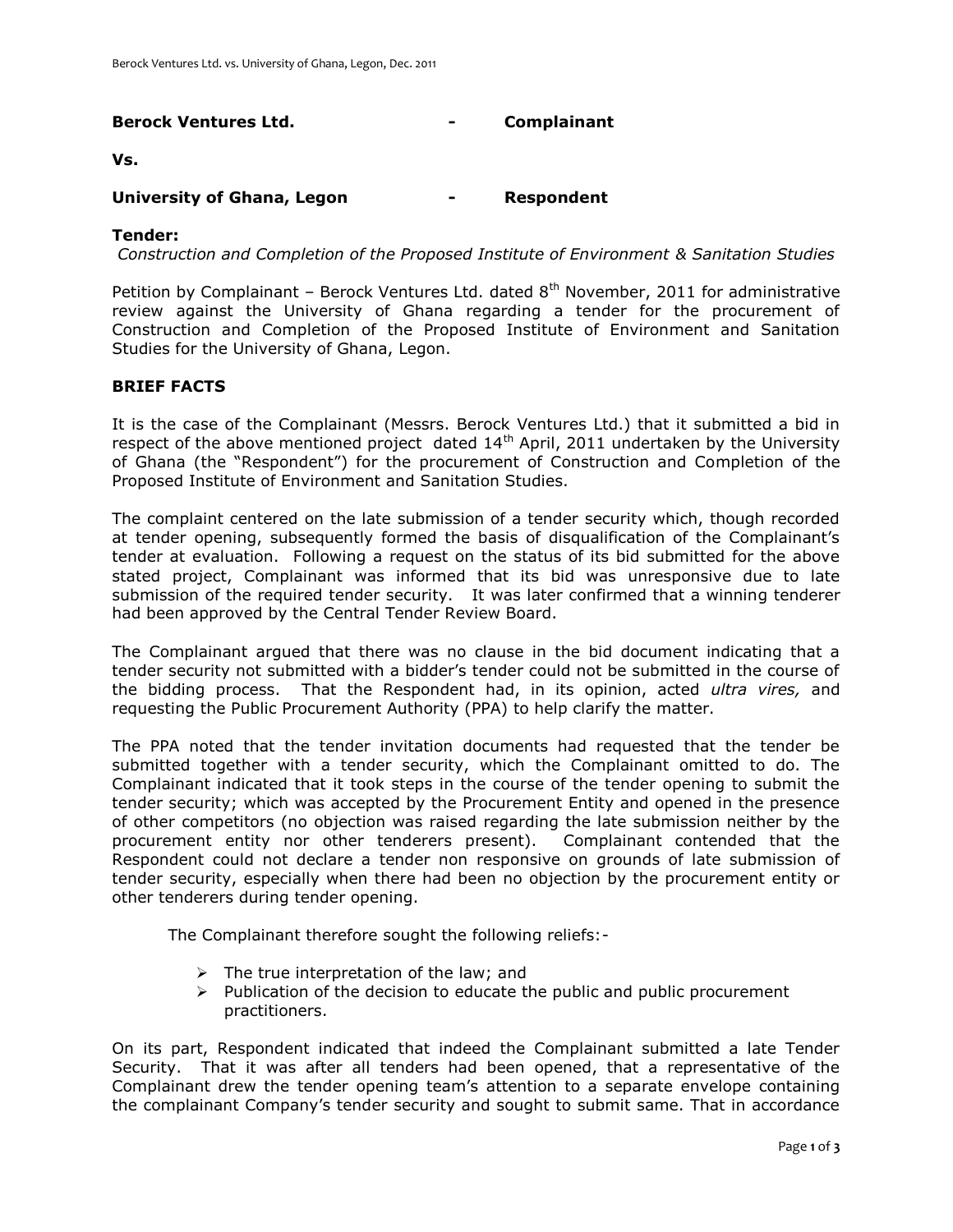with tender opening procedures, the said tender security was subsequently opened and its contents including late submission, duly noted.

Consequently, the Respondent's Evaluation Panel in its deliberations found that the Complainant had submitted an incomplete tender, which it sought to rectify by submitting after the deadline for tender submission and after tender opening. Furthermore, by ITT Clause 26.3, the Complainant was not entitled to make responsive, the unresponsiveness of its original tender.

## **ISSUES**

- Whether the Respondent could declare the tender unresponsive by reason of the late submission of tender security.
- Whether the Respondent could declare the tender unresponsive when no objection was raised to the late submission of tender security at tender opening.

#### **CASE DELIBERATION/FINDINGS**

In ascertaining the allegations made by the Complainant, the Authority considered copies of the Evaluation Report, Minutes of the Tender Opening and Tender Documents and found;

- (1) That from Minutes of the Tender opening specifically, Section 18 (1) of the Instructions to Tenderers (ITT) it was imperative for tenderers to submit all documents including the tender security, bound together; Section 12 of the ITT listed the documents to be bound (namely, (a) the tender;(b) the tender security;(c) priced Bill of Quantities;(d) Qualification Information Form Documents and (e) alternative offers where invited.
- (2) That the tender security was not found in the documents originally submitted by the Complainant and therefore not bound as required. The question therefore was whether or not the Respondent was right in opening the tender security when the said document had not been submitted together with the Complainant's tender as required under Section 12 of the ITT.
- (3) That the Complainant itself had indicated in its petition, that it had inadvertently omitted to attach the tender security. On this basis, the Complainant was found to have failed on its part to follow instructions as contained in the ITT and should have been disqualified automatically.
- (4) The Respondent should have recorded the absence of tender security at the tender opening and should not have recorded it upon late submission. The tender package should have included all requested documents.
- (5) The Complainant had, in its petition, contended that opening the late submitted tender security and recording the contents thereof signified acceptance therefore, the Respondent was *estopped* from using the late submission against him at evaluation. The Authority found this argument completely flawed and held that